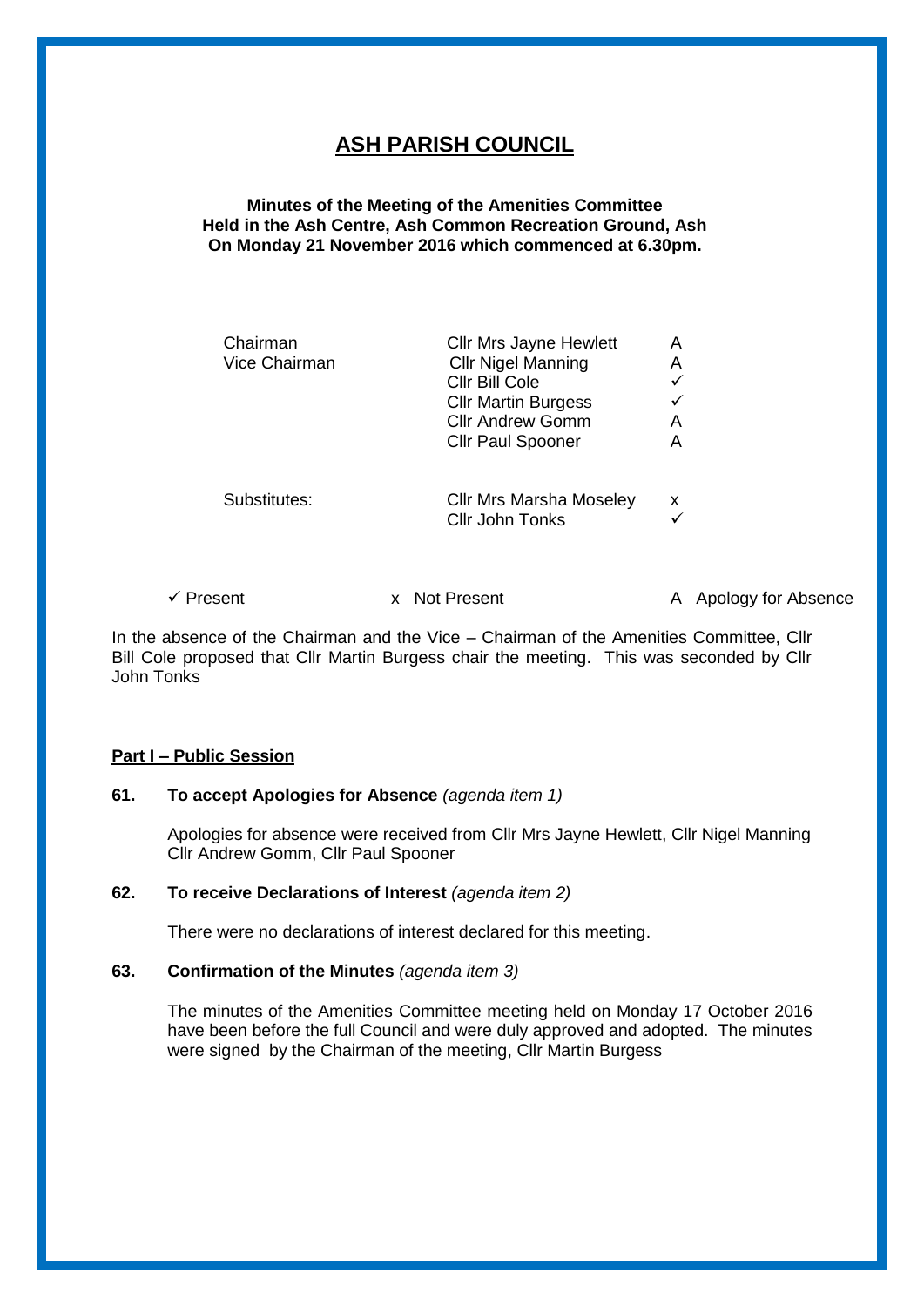#### **64. Adjournment** *(agenda item 4)*

The Chairman moved and it was agreed to adjourn the meeting for a maximum period of ten minutes to enable members of the public to raise questions.

There were no members of the public present.

#### **65. Citizen Advice Bureau – Replacement of 2 no Misted Glass Units in the CAB offices** *(agenda item 5)*

Members considered 2 quotes received in respect of the replacement of misted glass units in the CAB office

Quote (a) £ 190.00 + Vat

Quote (b) £ 231.82 + Vat

and it was:

*Recommended upon consideration that quote (a) in the sum of £190.00 + Vat be agreed.*

#### **66. Heavy Duty Lawn Roller** *(agenda item 6)*

Members considered 3 quotes for the a heavy duty lawn roller for use within The Parish.

Quote (a) £ 325.84 + Vat Quote (b) £ 360.00 + Vat Quote (c)£ 360.00 + Vat

and it was:

*Recommended upon consideration that quote (a) in the sum of £325.84 + Vat be agreed.*

#### **67. Ash Parish Council – Independent Playground Inspection**

Members considered the 2016 independent playground inspection reports**.**

**Item noted**

#### **68. Ash Tennis Club**

Members considered a request from Ash Tennis Club for permission to install a path from the Coronation Gardens Car Park to the two of the courts at Ash Tennis Club

and it was:

*Recommended upon consideration that permission to install a path at Ash Tennis Club, as shown on the submitted plan, be agreed*